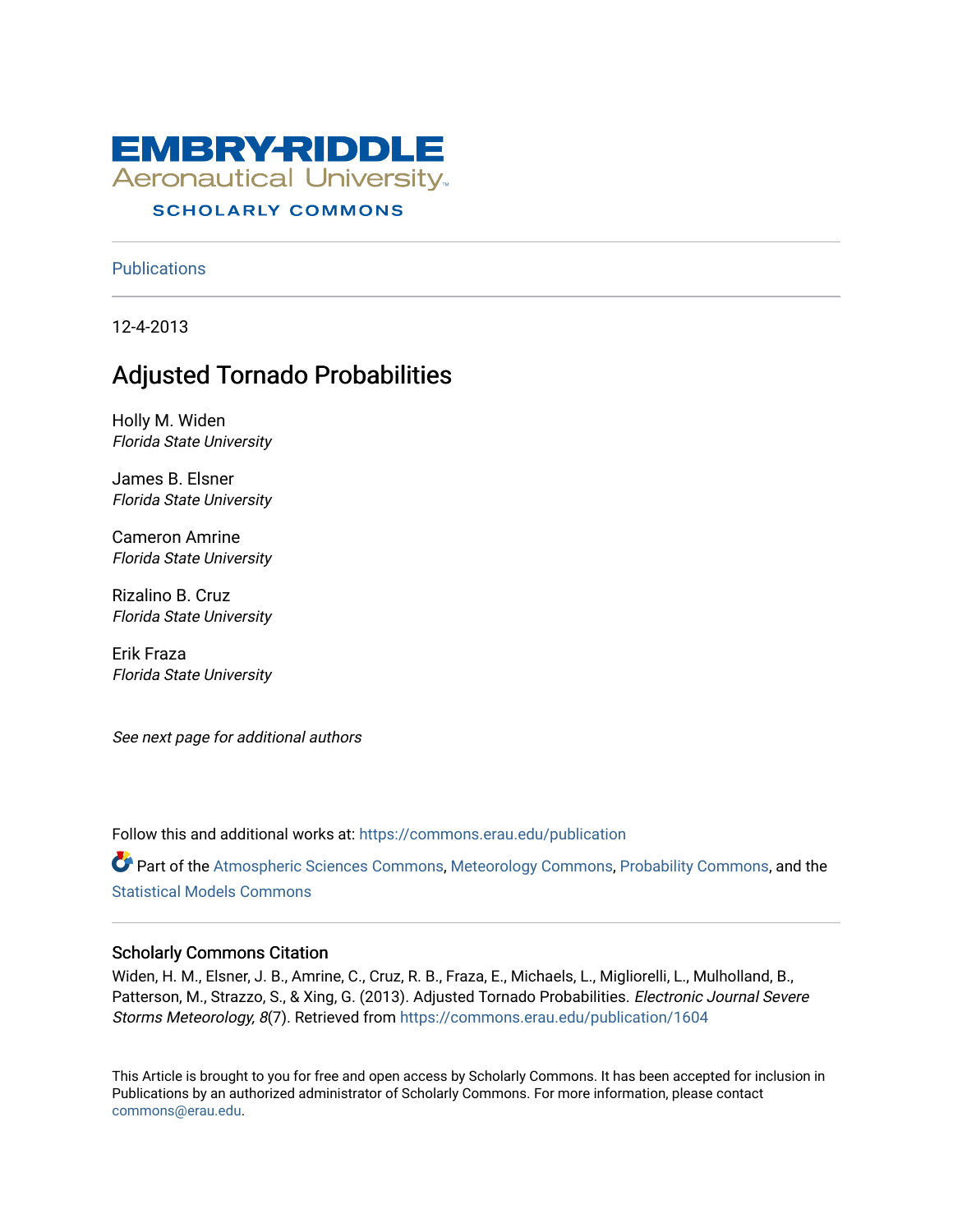## Authors

Holly M. Widen, James B. Elsner, Cameron Amrine, Rizalino B. Cruz, Erik Fraza, Laura Michaels, Loury Migliorelli, Brendan Mulholland, Michael Patterson, Sarah Strazzo, and Guang Xing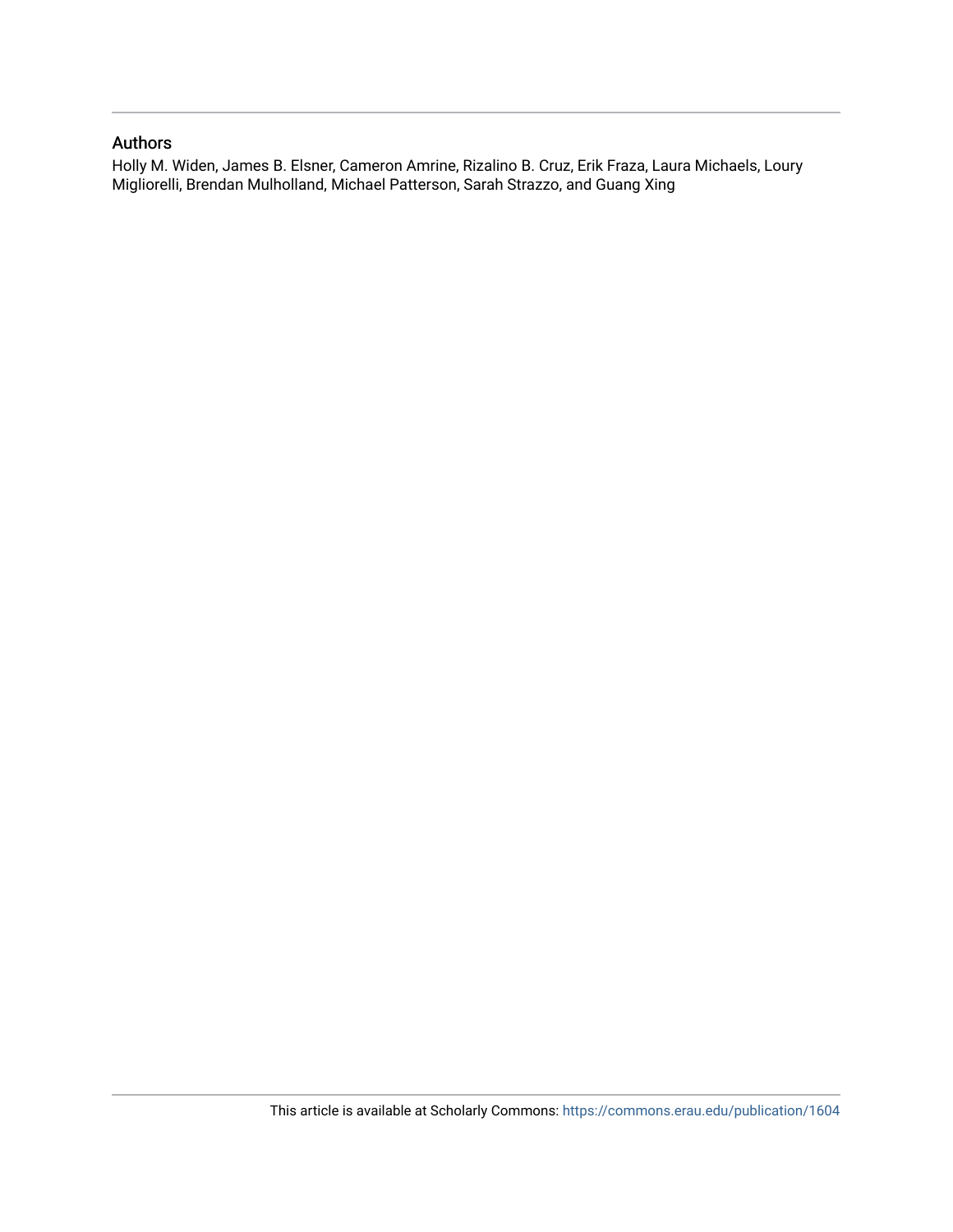Widen, H. M., J. B. Elsner, C. Amrine, R. B. Cruz, E. Fraza, L. Michaels, L. Migliorelli, B. Mulholland, M. Patterson, S. Strazzo, and G. Xing, 2013: Adjusted tornado probabilities. *Electronic J. Severe Storms Meteor.,* **8** (7), 1–12.



# **Adjusted Tornado Probabilities**

HOLLY M. WIDEN, JAMES B. ELSNER, CAMERON AMRINE, RIZALINO B. CRUZ, ERIK FRAZA, LAURA MICHAELS, LOURY MIGLIORELLI, BRENDAN MULHOLLAND, MICHAEL PATTERSON, SARAH STRAZZO, AND GUANG XING *Florida State University, Tallahassee, Florida*

(Submitted 10 June 2013; in final form 4 December 2013)

#### ABSTRACT

Tornado occurrence rates computed from the available reports are biased low relative to the unknown true rates. To correct for this low bias, the authors demonstrate a method to estimate the annual probability of being struck by a tornado that uses the average report density estimated as a function of distance from nearest city/town center. The method is demonstrated on Kansas and then applied to 15 other tornadoprone states from Nebraska to Tennessee. States are ranked according to their adjusted tornado rate and comparisons are made with raw rates published elsewhere. The adjusted rates, expressed as return periods, are <1250 y for four states, including Alabama, Mississippi, Arkansas, and Oklahoma. The expected annual number of people exposed to tornadoes is highest for Illinois followed by Alabama and Indiana. For the four states with the highest tornado rates, exposure increases since 1980 are largest for Oklahoma (24%) and Alabama (23%).

––––––––––––––––––––––––

#### **1. Introduction**

Reliable tornado hazard assessment is an important application of the tornado database. A tornado report reaches the database only if a manual observation of damage is made and verified. The precision on the genesis location is specified to two decimal places (latitude and longitude) until 2009 and to four decimal places afterwards. Technological changes, greater awareness of tornadoes, as well as more spotters and chasers have improved the probability that a tornado will be reported (Doswell et al. 1999; Verbout et al. 2006). Therefore, the number of reports in the historical database is a lower bound on the true number of tornadoes. In fact, the difference between the observed and true number of tornadoes is shrinking (Elsner et al. 2013). Since the tornado dataset is imprecise and inhomogeneous, hazard assessments need to

\_\_\_\_\_\_\_\_\_\_\_\_\_\_\_\_\_\_\_\_\_\_\_\_\_\_

account for these changes. If the raw numbers are used directly, the estimated risk of encountering a tornado will be too low.

The purpose of this paper is to illustrate a method for tornado hazard assessment that attempts to improve estimates of tornado risk. In short, the improvement is made by using a statistical model for report density as a function of distance from nearest city or town center (Elsner et al. 2013). The methodology produces a bias-corrected annual probability (rate) of being struck by a tornado. We demonstrate the procedure using tornado reports from Kansas first, and then apply the methodology to 15 other states. The rate estimates are made at the state level and comparisons are made with statewide raw rates published elsewhere. Since two tornadoes of different intensities traversing the same area can produce different damage paths, we repeat the analysis using strong and violent tornadoes.

In section 2, we provide a brief discussion of the tornado database. In section 3, we examine

*Corresponding author address*: Holly M. Widen, Florida State University, Tallahassee, 113 Collegiate Loop, Tallahassee, FL 32306, Email: [hmr12b@my.fsu.edu](mailto:hmr12b@my.fsu.edu)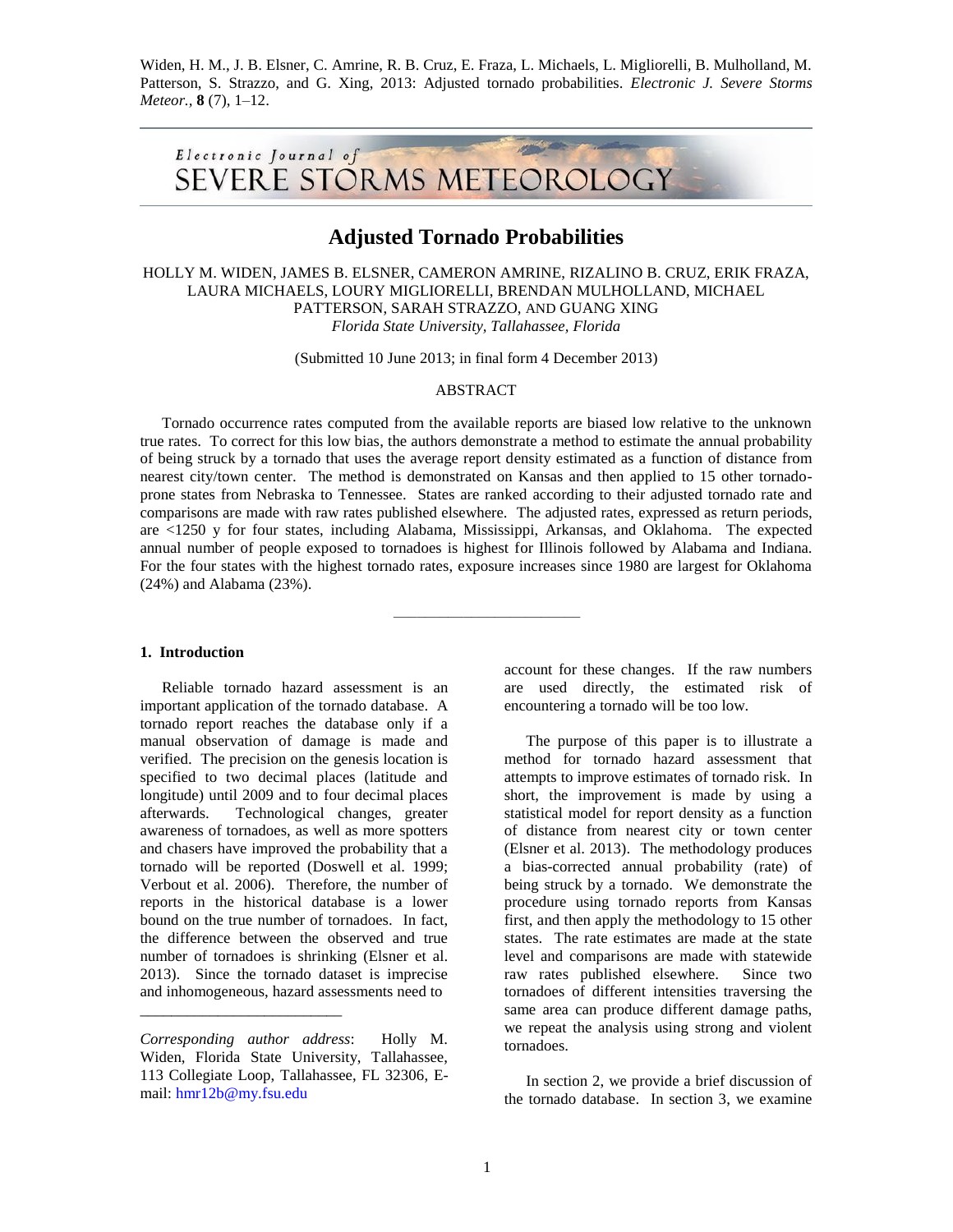the path statistics of Kansas tornadoes as an illustration. In section 4, we describe the methodology used to estimate the risk of encountering a tornado. In section 5, we repeat the analysis for 15 additional states and rank them according to risk and exposure, based on statewide population. In section 6, we summarize the study and the conclusions and provide caveats to help improve the estimates. All the code used to generate the results of this paper (figures and tables) is available i[n PDF](http://ejssm.org/ojs/public/vol8-7/AdjustedTornadoProbabilities_FullCode.pdf) and [CSV](http://ejssm.org/ojs/public/vol8-7/TornadoData.csv) format.

## **2. Tornado data**

NOAA's Storm Prediction Center (SPC) maintains the most reliable dataset of all reported tornadoes in the United States from 1 January 1950 to the present. The database originally was organized by the SPC (then known as the National Severe Storms Forecast Center) from newspaper accounts of all tornado reports (Kelly et al. 1978; Schaefer and Edwards 1999). Earlier records exist, but there has not been a consistent effort to investigate, document, or maintain a database of these earlier occurrences (Galway 1977; Grazulis 1993).

Data are compiled on each tornado's path length and width, formation and dissipation locations (latitude and longitude), intensity on the (enhanced) Fujita scale (EF scale), and other characteristics. The EF scale is a subjective rating system which assigns a category of intensity according to the amount, type, and appearance of tornado damage. Originally, the damage scale was related physically to the tornado wind speed (Fujita 1981). Currently, wind speed is phenomenologically related to the observed damage (Feuerstein et al. 2005). For instance, EF1 damage corresponds to wind speeds in the range of  $38-49$  m s<sup>-1</sup> (peak 3-s) and EF5 damage corresponds to wind speeds between  $89-105$  m s<sup>-1</sup> (derived EF scale). The EF scale replaced the F scale in February 2007 with slightly different and more specific criteria for assessment (Potter 2007; Edwards et al. 2013). The F scale and the EF scale are considered equivalent for climatological applications such as this one.

We download the dataset from <http://www.spc.noaa.gov/gis/svrgis/> as a Geographic Information System (GIS) shapefile. Tornado path length is converted from miles to

*WIDEN ET AL.* 4 December 2013

meters and tornado path width is converted from yards to meters. Tornado paths represent the full path and not state segments as used in Simmons and Sutter (2011). A description of the data attributes is available from [http://www.spc.noaa.gov/wcm/SPC\\_severe\\_data](http://www.spc.noaa.gov/wcm/SPC_severe_database_description.pdf) [base\\_description.pdf.](http://www.spc.noaa.gov/wcm/SPC_severe_database_description.pdf) The shapefile is read by the software R (R Core Team 2013) as a spatial points data frame using the readOGR() function from the **rgdal** package (Bivand et al. 2013) for the R computing environment. The data have a Lambert conformal conic (LCC) projection with parallels of 33° and 45° N and a center longitude of 96° W. The projection uses the GRS80 ellipsoid.

#### **3. Kansas tornadoes: 1950–2011**

A boundary file for the state of Kansas is obtained from the U.S. Census Bureau. The boundary is projected using the LCC of the tornado database. Kansas reports are extracted from the database by including only tornadogenesis points contained within the boundary.

Here we illustrate the method using statewide tornado data, but the procedure can be applied to a dataset covering a smaller area (e.g., county warning area). Indeed our methodology may be more generally applicable to smaller areas where the assumption of spatial homogeneity is more tenable, although there is a tradeoff because of decreasing sample size.

## *a. Path length and width*

The above extraction method results in 3713 Kansas tornado reports over the period 1950– 2011. Table 1 shows the median path length (m) and width (m) as well as the number of tornadoes distributed by EF-scale category. A total of 266 reports have an unknown EF-scale category from earlier in the study period.

On average, the damage rating is higher for longer and wider tornadoes. The path width variable changed from an estimate of the average path width to the maximum path width in 1994. However, according to Brooks (2004), this change does not appear to significantly influence the overall statistics of path width in the database. Paths within the state from tornadoes that begin outside of the state are not included.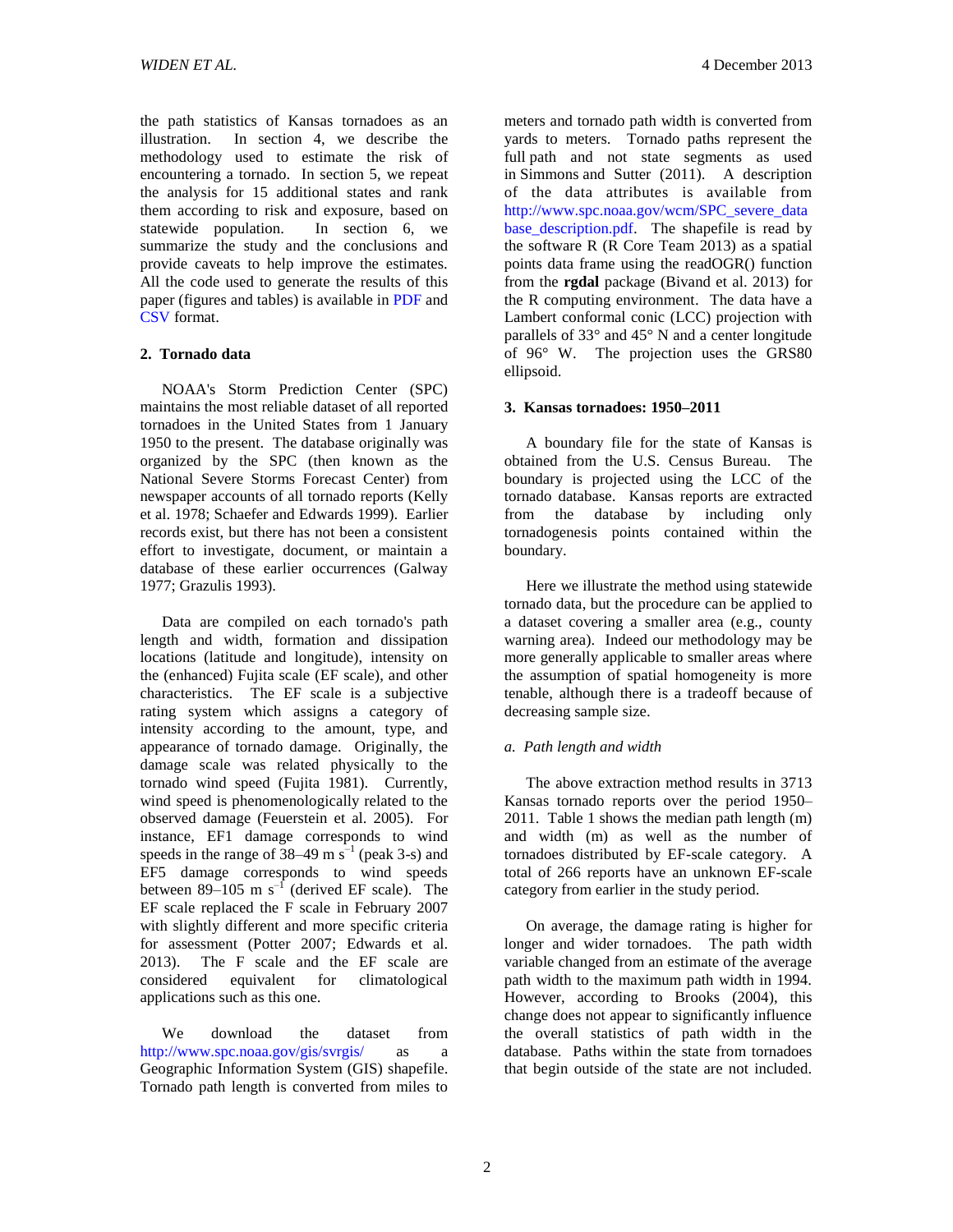|                 | <b>All Counts</b><br>$(1950 - 2011)$ | Path Length (m)<br>(.25 & .75 Quartiles) | Path Length (m)<br>(.25 & .75 Quartiles) |
|-----------------|--------------------------------------|------------------------------------------|------------------------------------------|
| EFo             | 1969                                 | 805<br>(161, 1609)                       | 27<br>(16, 50)                           |
| EF <sub>1</sub> | 862                                  | 3219<br>(483, 9656)                      | 46<br>(9, 91)                            |
| EF <sub>2</sub> | 419                                  | 4828<br>(483, 16093)                     | 91<br>(9, 197)                           |
| EF3             | 159                                  | 16093<br>(8047, 35808)                   | 274<br>(72, 640)                         |
| EF <sub>4</sub> | 35                                   | 37015<br>(18017, 49093)                  | 457<br>(229, 805)                        |
| EF <sub>5</sub> | 6                                    | 60197<br>(38145, 76444)                  | 1006<br>(503, 1207)                      |
| Unknown         | 266                                  | 161<br>(161, 161)                        | 9<br>(9, 9)                              |

Table 1: Kansas tornado report statistics by EF scale category. The lengths and widths are the median values and the quartile values are subset below.

However, this discrepancy is likely more or less compensated by including the complete path length of tornadoes that move out of the state.

The median path length for Kansas tornadoes is 853 m and the median path width is 46 m. On average, stronger tornadoes travel longer distances. Thus, the subset of strong tornadoes (EF2 or higher) has a median path length of 9576 m and a median width of 91 m. There are 41 violent tornadoes (EF4 and EF5) (1.1% of the total number of reports) in Kansas over the 62-y period. The median path length and width of these tornadoes is 38 624 m and 457 m, respectively. The correlation between path length and width is .343 (.314, .371) (95% confidence interval, CI) for the set of all tornado reports and .246 (.171, .319) (95% CI) for the set of strong tornadoes. For the set of violent tornadoes, the correlation is statistically insignificant at  $.209$  ( $-.105$ ,  $.486$ ) (95% CI). The rank correlation between path area and EF scale is .462 for the set of all tornado reports, .452 for the set of strong tornadoes, and .408 for the set of violent tornadoes.

## *b. Spatial distributions*

The spatial distribution of tornado reports across Kansas is shown by EF-scale thresholds in Fig. 1, where the points indicate genesis locations. The annual statewide density for all tornadoes is 2.84 reports per  $10^4$  km<sup>2</sup>. For the set of strong tornadoes, the density is .47 reports per  $10^4 \text{ km}^2$ .

With the exception of the violent tornadoes (EF4 and EF5), there is no obvious spatial trend in the report densities. In other words, the spatial report density is approximately the same regardless of location. However, violent tornadoes appear to be relatively more probable over the eastern half of the state. The apparent absence of violent tornadoes in the western half could be due partly to a lack of damage indicators in areas without structures. On the other hand, the elevation is higher in western Kansas. This limits the amount of low-level moisture resulting in higher cloud bases on average. Development of near-ground rotation is inhibited by relatively colder downdrafts (through greater evaporation), thereby limiting convergence and upward accelerations (Markowski and Richardson 2013) needed for violent tornadoes. Despite the spatial uniformity in tornado reports in the cardinal directions, an overlay of city centers (Fig. 2) shows that reports appear more numerous in the vicinity of cities (Elsner et al. 2013). There are 871 Kansas cities in the U.S. cities database obtained from [http://www.nws.noaa.gov/geodata/catalog/nation](http://www.nws.noaa.gov/geodata/catalog/national/data/ci08au12.zip) [al/data/ci08au12.zip.](http://www.nws.noaa.gov/geodata/catalog/national/data/ci08au12.zip)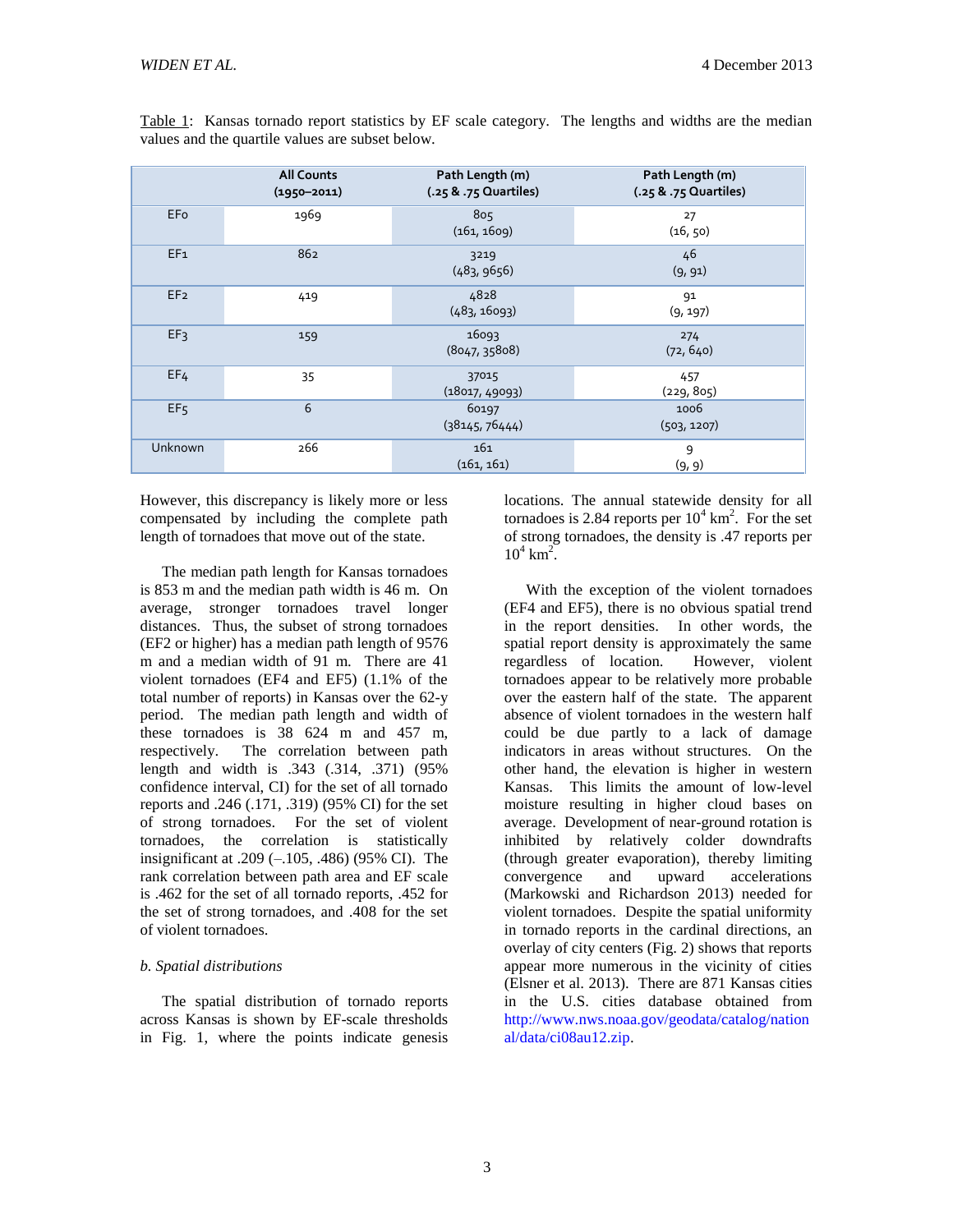

Figure 1: Kansas tornado reports over the period 1950–2011. Red points are the tornadogenesis locations for: a) all (includes those without an assigned category), b) EF2 and higher, c) EF3 and higher, and d) EF4 and EF5.



Figure 2: Kansas tornado reports from 1950–2011 (red) and city centers (black).

#### *c. Distance from nearest city center*

A statistical description of tornado report clusters near cities and towns is obtained by estimating the spatial report density as a smoothed function of distance from nearest city center. First, a  $128 \times 128$  grid containing distances from the nearest city center is computed. Distances range from .04–33.7 km with a median of 7 km. Fifty percent of all grids are between 4.6–10.3 km from the nearest city.

Second, let  $Z(u)$  be the distances from nearest city on grid *u*, then the estimated tornado report density in the grid is given by

$$
\hat{\lambda}(u) = \hat{\rho}(Z(u)) \tag{1}
$$

where  $\hat{\rho}(Z)$  is estimated using a kernel smoothing. This technique is implemented by applying the probability integral transform to the distance-from-nearest-city value (yielding values in the range  $0-1$ ), then applying edge-corrected density estimation on the interval [0, 1], and back-transforming (Baddeley and Turner 2006). The probability integral transform uses the empirical cumulative distribution function for the covariate *Z*  $[P(Z(u) \le z)]$  for a random selection of pixels). We set the bandwidth to be .25 standard deviations of the kernel, which is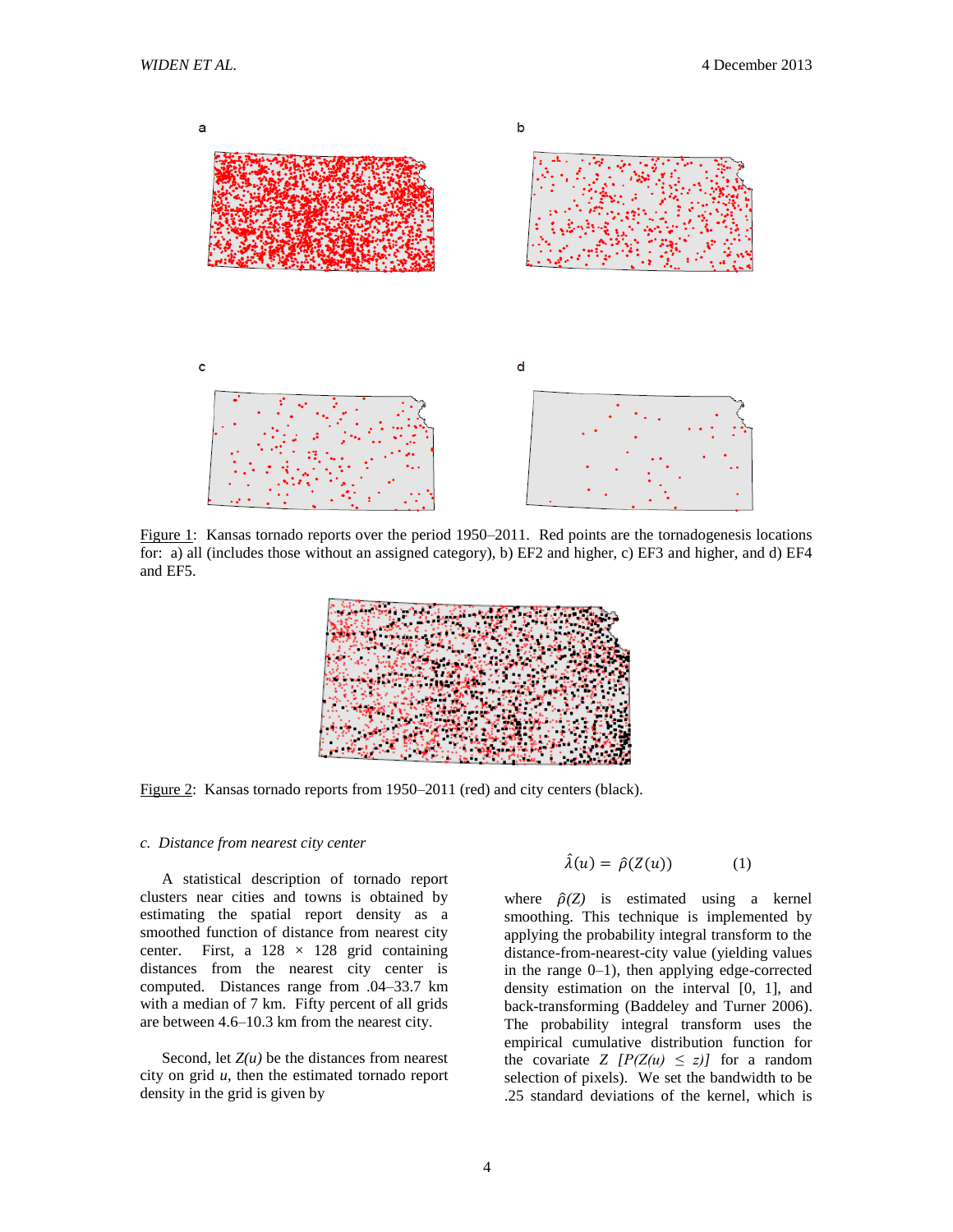chosen through trial and error to obtain a smooth, monotonic relationship.

Figure 3 shows the annual report density in reports per  $10^4$  km<sup>2</sup> as a function of distance (km) from nearest city center. For all tornadoes (Fig. 3a), the smoothed density peaks at 4 reports

at zero distance but drops to  $\langle 2 \rangle$  reports at distances >15 km. Thus, although the statewide average density is 2.8 reports per  $10^4$  km<sup>2</sup>, there are significantly more reports near population centers. More details on this procedure, including how the function is changing with time, are available in Elsner et al. (2013).



Figure 3: Tornado report density as a function of distance from nearest city center for: a) all tornadoes and b) strong and violent tornadoes (EF2 or higher). The gray band is the 95% Confidence Interval on the density estimate.

#### **4. Risk of a tornado encounter**

With the assumption of a uniform statewide tornado distribution, the probability of encountering some part of a tornado is obtained by adding the damage area (path length times path width) of each report and then dividing by the total area of the state (Thom 1963). The probability is expressed per annum as a result of dividing by the number of years in the database. Since the number of reports is a lower bound on the actual number of tornadoes, we multiply the total damage area by  $\hat{\alpha}$ , which is the average report density at the city center multiplied by the area of the state divided by the observed number of tornado reports.

Let P be the annual probability of a tornado striking any point in Kansas given by

$$
P = \frac{A_C}{AY} \tag{2}
$$

where  $A_c$  is the corrected total area of tornado damage, *A* is the area of Kansas, and *Y* is the number of years in the database (62 y). The corrected total damage area is given by

$$
A_c = \hat{\alpha} A_r \tag{3}
$$

where  $A_r$  is the total tornado area given by  $\sum_{i=1}^{n} l_i w_i$  in which *n* is the number of tornado reports and  $l_i$ ,  $w_i$  are the path length and width of tornado *i*, respectively. The coefficient  $\hat{\alpha}$  is given as the ratio of  $\hat{\rho}$  at distance zero to  $\hat{\rho}$  at maximum distance. A value of  $\hat{\alpha} = 1$  indicates no undercount.

The method results in a statewide hazard probability of .0661 (.0633, .0689)% (95% CI)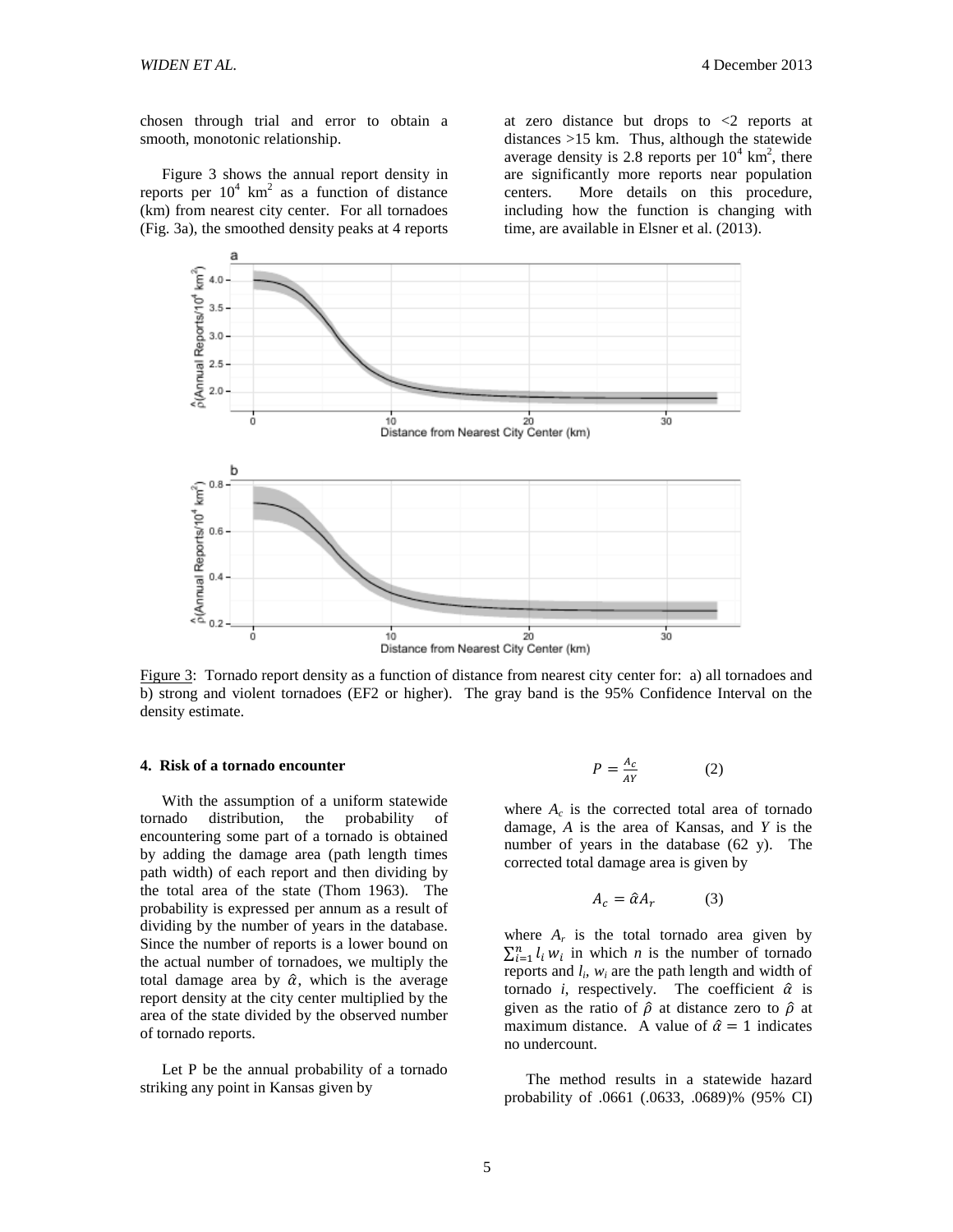per year. The estimate is the annual probability of getting hit by a tornado at any location in Kansas. The confidence interval is based on the standard error on  $\hat{\rho}$ . A direct comparison can be made by considering the raw annual probability given in Simmons and Sutter (2011, their Table 2.7). They estimate an annual probability for Kansas of .0329 based on the tornado database over the years 1950–2009, which is low by a factor of 2 relative to our adjusted estimate.

The return period is expressed as the inverse of the annual probability. Our method estimates a return period for Kansas of 1512 y. Thus, any location in the state can expect to be hit by a tornado once every 1512 y, on average.

#### **5. Other states**

The method can be applied to any tornado area. However, the assumption of a homogeneous spatial distribution of reports is untenable for states with pronounced variations in tornado-occurrence density such as Texas, where tornadoes are much more likely in the north than in the south. In contrast, Kansas tornado frequency can be described to a first order by a single-rate parameter. The rate of tornadoes does not vary significantly by compass direction; although on average, there are more tornado reports near towns and cities.

| <b>State</b>    | Total | <b>EFo</b> | EF <sub>1</sub> | EF <sub>2</sub> | EF3 | EF4          | EF <sub>5</sub> | <b>Unknown</b> |
|-----------------|-------|------------|-----------------|-----------------|-----|--------------|-----------------|----------------|
| Kansas          | 3713  | 1969       | 862             | 419             | 156 | 35           | 6               | 266            |
| Oklahoma        | 3406  | 1372       | 1067            | 655             | 184 | 48           | $\overline{7}$  | 73             |
| Nebraska        | 2583  | 1255       | 728             | 281             | 76  | 23           | $\mathbf{1}$    | 219            |
| lowa            | 2244  | 928        | 673             | 414             | 100 | 39           | 6               | 84             |
| <b>Illinois</b> | 2152  | 977        | 659             | 353             | 97  | 23           | $\overline{2}$  | 41             |
| Missouri        | 1991  | 741        | 787             | 325             | 92  | 33           | $\mathbf{1}$    | 12             |
| Mississippi     | 1861  | 524        | 736             | 385             | 129 | 24           | 4               | 59             |
| Alabama         | 1811  | 576        | 678             | 385             | 123 | 35           | $\overline{7}$  | $\overline{7}$ |
| Louisiana       | 1728  | 542        | 795             | 293             | 87  | 9            | $\mathbf{1}$    | $\mathbf 1$    |
| Arkansas        | 1626  | 451        | 602             | 389             | 142 | 27           | $\circ$         | 15             |
| Minnesota       | 1590  | 819        | 501             | 189             | 50  | 19           | $\overline{2}$  | 10             |
| Indiana         | 1277  | 393        | 466             | 269             | 82  | 25           | $\overline{2}$  | 40             |
| Wisconsin       | 1247  | 404        | 483             | 255             | 47  | 17           | 3               | 38             |
| Tennessee       | 1049  | 434        | 225             | 82              | 25  | $\mathbf 1$  | $\circ$         | 282            |
| Ohio            | 936   | 293        | 390             | 181             | 41  | 14           | 3               | 14             |
| Kentucky        | 785   | 321        | 173             | 64              | 16  | $\mathbf{1}$ | $\circ$         | 210            |

Table 2: Tornado report count per EF category per state. States are ranked by total number of reports.

Here we consider 15 additional states where the assumption of homogeneity is also a good first-order approximation and repeat the analyses on the tornado reports in the database from these states. Table 2 shows the number of tornado reports by EF-scale category for each state.

Kansas stands out for the most tornado reports during this period with 3713 (previously mentioned), closely followed by Oklahoma with 3406 reports. Oklahoma has the highest number of strong tornado reports with 894 and Kansas is second with 616. Oklahoma also experiences the most violent tornadoes—55 during this study period. Iowa, Alabama, and Kansas trail closely behind with 45, 42 and 41 violent tornado reports, respectively.

The adjusted annual probabilities of a tornado strike for each state are shown in Table 3 and ordered by decreasing rate. Alabama leads the list with an annual probability of being struck at .098 (.092, .104)% (95% CI) followed by Mississippi with an annual probability of .097 (.091, .103)% (95% CI) and by Arkansas with an annual probability of .093 (.087, .099)% (95% CI). The return periods for the top four states are <1250 y, including 1020 y for Alabama, 1031 y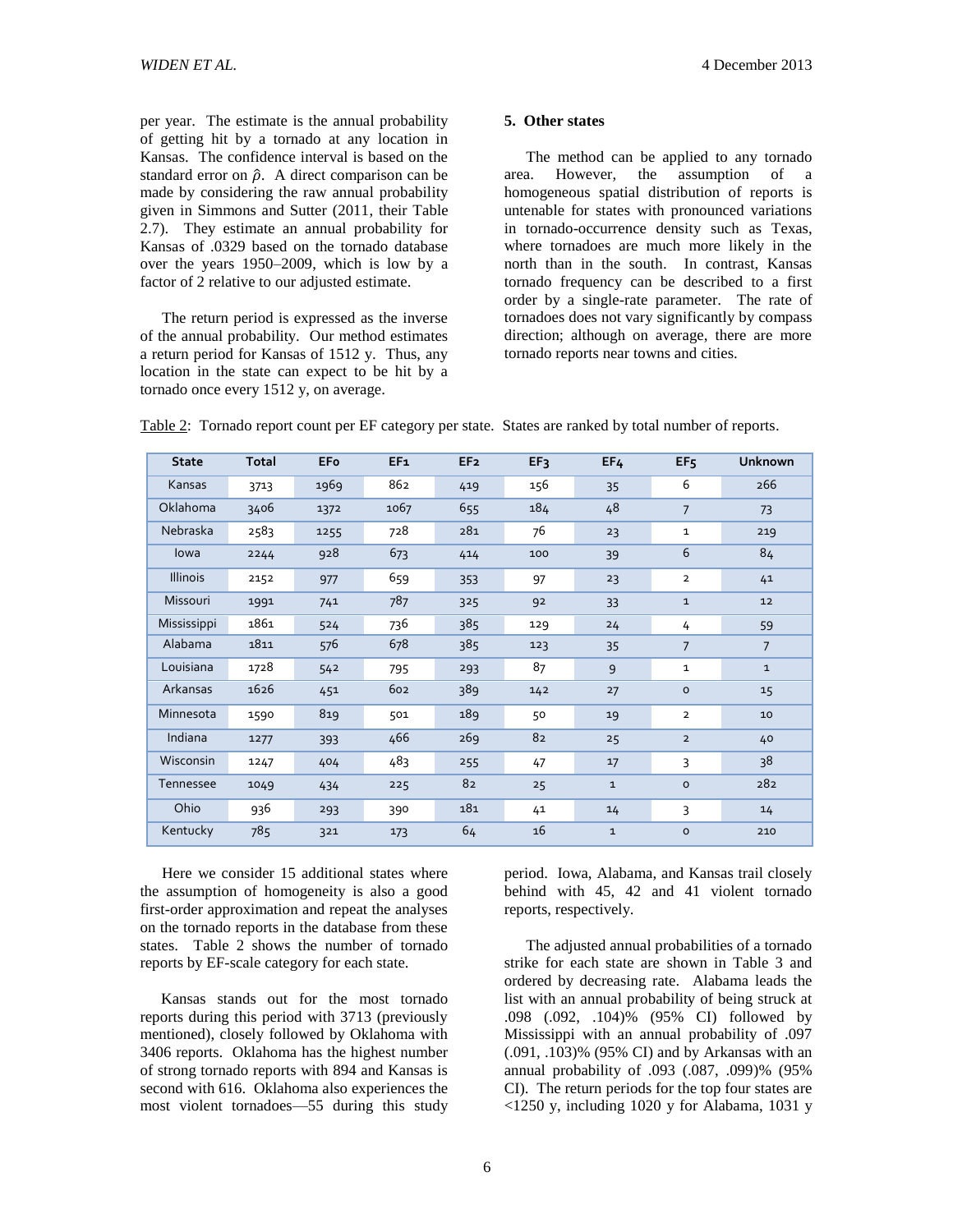for Mississippi, 1075 y for Arkansas, and 1235 y for Oklahoma. Kentucky has the lowest annual probability at .017 (.015, .019)% (95% CI) (return period of 5882 y) of the 16 states considered in this analysis.

Table 3 also lists the annual probability of a strong or violent tornado strike. Alabama also leads this ranking with an annual probability of .087 (.077, .096)% (95% CI) and Mississippi is second with an annual probability of .080 (.071, .089)% (95% CI). These are overestimates of the chance of EF-scale damage at any location because the EF-scale rating given to a tornado

represents the worst damage somewhere along the path. The adjusted probabilities are considerably higher than the raw probabilities listed in Simmons and Sutter (2011) that are shown here.

The return period for a tornado strike at any location in Alabama using the raw probability is 3817 y or about 3.7 times longer. The adjusted probabilities are also correlated with the normalized statewide killer events listed in Ashley (2007). The resulting correlation is .739 (.385, .904) (95% CI) indicating a significantly strong positive relationship.

Table 3: Annual probability (Ann. Pr.) of a tornado strike. SS11 refers to Simmons and Sutter (2011).

| <b>State</b>    | All<br>Ann. Pr. (%)<br>(CI) | Strong/Violent<br>Ann. Pr. (%)<br>(CI) | All<br>Ann. Pr. (%)<br>(SS11) | Strong/Violent<br>Ann. Pr. (%)<br>(SS11) |
|-----------------|-----------------------------|----------------------------------------|-------------------------------|------------------------------------------|
| Alabama         | 0.098<br>(0.092, 0.104)     | 0.087<br>(0.077, 0.096)                | 0.0262                        | 0.0227                                   |
| Mississippi     | 0.097<br>(0.091, 0.103)     | 0.080<br>(0.071, 0.089)                | 0.0415                        | 0.0355                                   |
| Arkansas        | 0.093<br>(0.087, 0.099)     | 0.080<br>(0.072, 0.089)                | 0.0410                        | 0.0360                                   |
| Oklahoma        | 0.081<br>(0.078, 0.084)     | 0.072<br>(0.066, 0.077)                | 0.0387                        | 0.0326                                   |
| Kansas          | 0.066<br>(0.063, 0.069)     | 0.059<br>(0.053, 0.064)                | 0.0329                        | 0.0276                                   |
| Indiana         | 0.065<br>(0.060, 0.069)     | 0.060<br>(0.052, 0.067)                | 0.0299                        | 0.0272                                   |
| lowa            | 0.058<br>(0.055, 0.062)     | 0.052<br>(0.046, 0.057)                | 0.0326                        | 0.0290                                   |
| Louisiana       | 0.055<br>(0.052, 0.058)     | 0.042<br>(0.037, 0.047)                | 0.0180                        | 0.0132                                   |
| Tennessee       | 0.049<br>(0.046, 0.053)     | 0.038<br>(0.032, 0.043)                | 0.0236                        | 0.0190                                   |
| Nebraska        | 0.047<br>(0.045, 0.050)     | 0.042<br>(0.037, 0.048)                | 0.0232                        | 0.0202                                   |
| <b>Illinois</b> | 0.041<br>(0.038, 0.043)     | 0.032<br>(0.029, 0.036)                | 0.0239                        | 0.0188                                   |
| Missouri        | 0.037<br>(0.035, 0.040)     | 0.029<br>(0.025, 0.032)                | 0.0176                        | 0.0145                                   |
| Wisconsin       | 0.035<br>(0.032, 0.037)     | 0.030<br>(0.026, 0.034)                | 0.0235                        | 0.0200                                   |
| Ohio            | 0.025<br>(0.023, 0.027)     | 0.020<br>(0.017, 0.023)                | 0.0161                        | 0.0131                                   |
| Minnesota       | 0.023<br>(0.021, 0.024)     | 0.019<br>(0.016, 0.022)                | 0.0129                        | 0.0101                                   |
| Kentucky        | 0.017<br>(0.015, 0.019)     | 0.013<br>(0.010, 0.015)                | 0.0120                        | 0.0095                                   |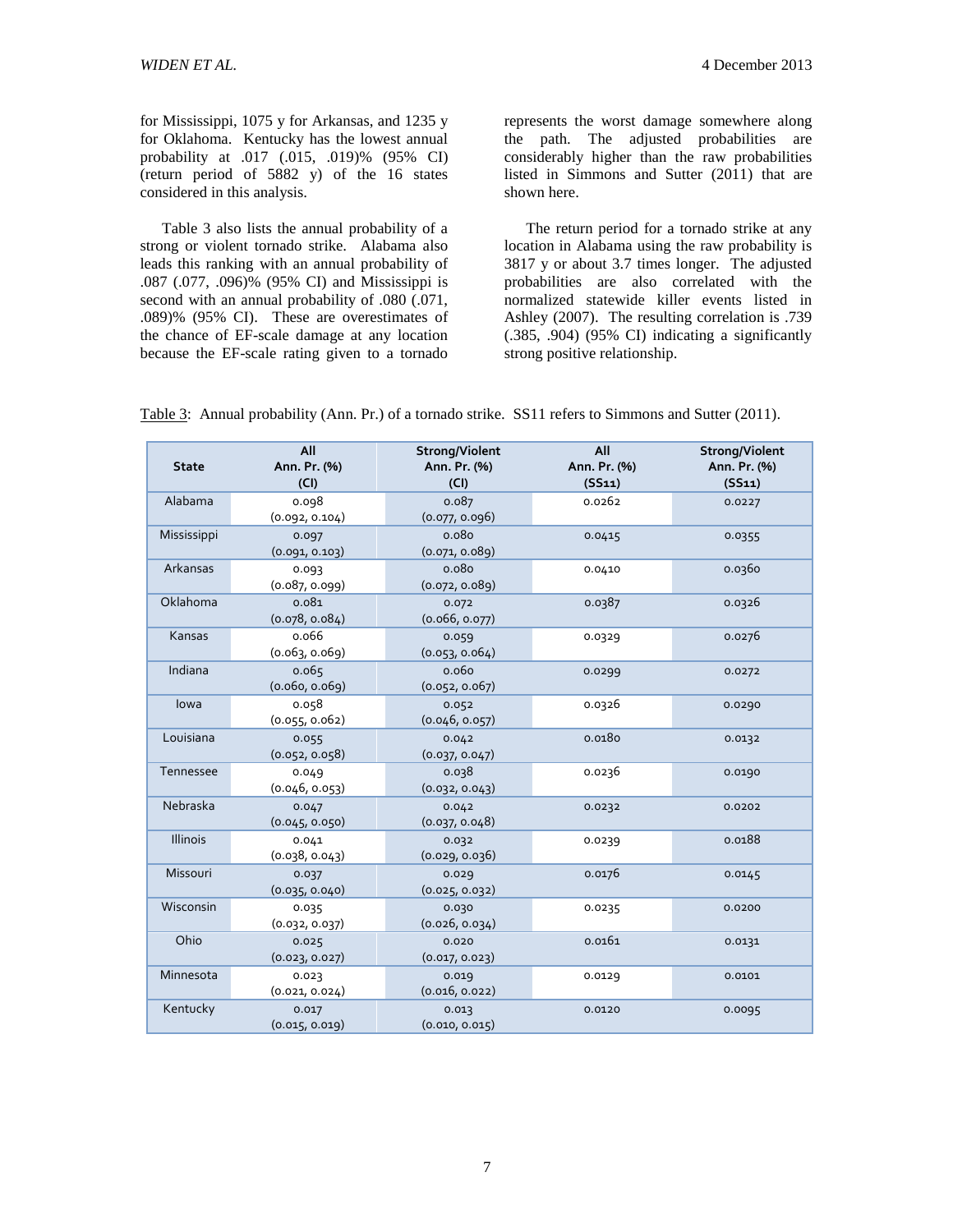## **6. Exposure**

Finally, we multiply the statewide tornado rate by the population to obtain an estimate of the expected number of persons exposed to tornadoes each year. This number has little intrinsic value as it assumes the population is uniformly distributed across the state. Moreover, the expectation is not useful for a highly skewed distribution. Nevertheless, it provides a useful metric of *relative* exposure that allows for a comparison between states.

The populations of each state from 1980 and 2010 are obtained from the U.S. Census Bureau, to calculate exposure and assess changes over time. Figure 4 is a slopegraph (Tufte 1983) displaying the states in order of tornado exposure, expressed as the number of people per year, in 1980 (left) and 2010 (right). Between the two columns is a sloped line demonstrating how their exposure has changed due to the fluctuation in population over the 20-y period.

Three separate groupings of exposure are apparent. The group demonstrating the highest exposure consists of Illinois, Alabama, and Indiana. Illinois leads the list with about 5207 people exposed annually by 2010. Alabama is second with 4662 people and Indiana is third with 4196 people. Kentucky, Nebraska, and Minnesota form the group exhibiting the lowest exposure with 736, 867 and 1206 people exposed annually, respectively. However, care must be exercised in interpreting the exposure values. For instance, Cook County, IL, which includes the city of Chicago, contains a large portion of the state's population. As such, the statewide annual exposure is overestimated for much of the state and underestimated in Cook County.

The percent change in exposure from 1980– 2010 is calculated and can be observed in the sloped lines in Fig. 4. Each state demonstrates a positive change in tornado exposure. Tennessee exhibits the highest increase since 1980 (38%), followed by Minnesota and Arkansas (30% and 28%, respectively). Of the top 5 tornadoexposed states in 2010, Oklahoma and Alabama show the largest increase from 1980 (24% and 23%, respectively).

## **7. Summary and conclusions**

Tornado hazard assessment is hampered by incomplete records and reporting practices that have improved with time. Estimates of tornado

occurrence rates computed from the database of available reports will be biased low, relative to the true rate. Here we demonstrate a method to estimate the annual probability of getting hit by a tornado that uses the average tornado report density as a function of distance from nearest city or town, to correct statewide tornado probabilities.

The probability of encountering a tornado is obtained by adding an estimate of damage area (path length  $\times$  path width) of each report, then dividing by the total area of the state. The total damage area is corrected by the ratio of the report density at the city center to the report density at maximum distance from the city, to account for underreporting in areas away from cities.

Results show Alabama with the highest annual probability of experiencing a tornado, as well as of experiencing a strong and violent tornado. Alabama is followed closely by Mississippi, Arkansas and Oklahoma, placing the highest rates in the south-central and southeastern parts of the country. Simmons and Sutter (2011) have four out of these five states at the top of their list based on raw probabilities, but in different order. Alabama, ranked  $1<sup>st</sup>$  here, is ranked  $7<sup>th</sup>$  by Simmons and Sutter (2011). More importantly, our corrected rate of experiencing a tornado is considerably higher than the raw rate. The top four states all have tornado return periods <1250 y. This information might be important for buildingcode requirements.

We multiplied the corrected rate by the state population to estimate the expected number of people exposed to a tornado strike per year. Although this statistic assumes a uniform population distribution, it is useful for comparing exposures between states. Illinois is the most exposed state by a considerable amount, although this is due to the large population of Chicago. Alabama and Oklahoma, two of the states with high annual probabilities, are among the top five exposed states. Indiana is the second most exposed state while Ohio and Tennessee alternate for the fifth making the Midwest one of the most exposed regions in the U. S. State populations from 1980 are used to make comparisons of exposure over time (1980–2010). Every state displays an increase over the 20-y period. The highest increases in exposure are in Tennessee, Minnesota, and Arkansas.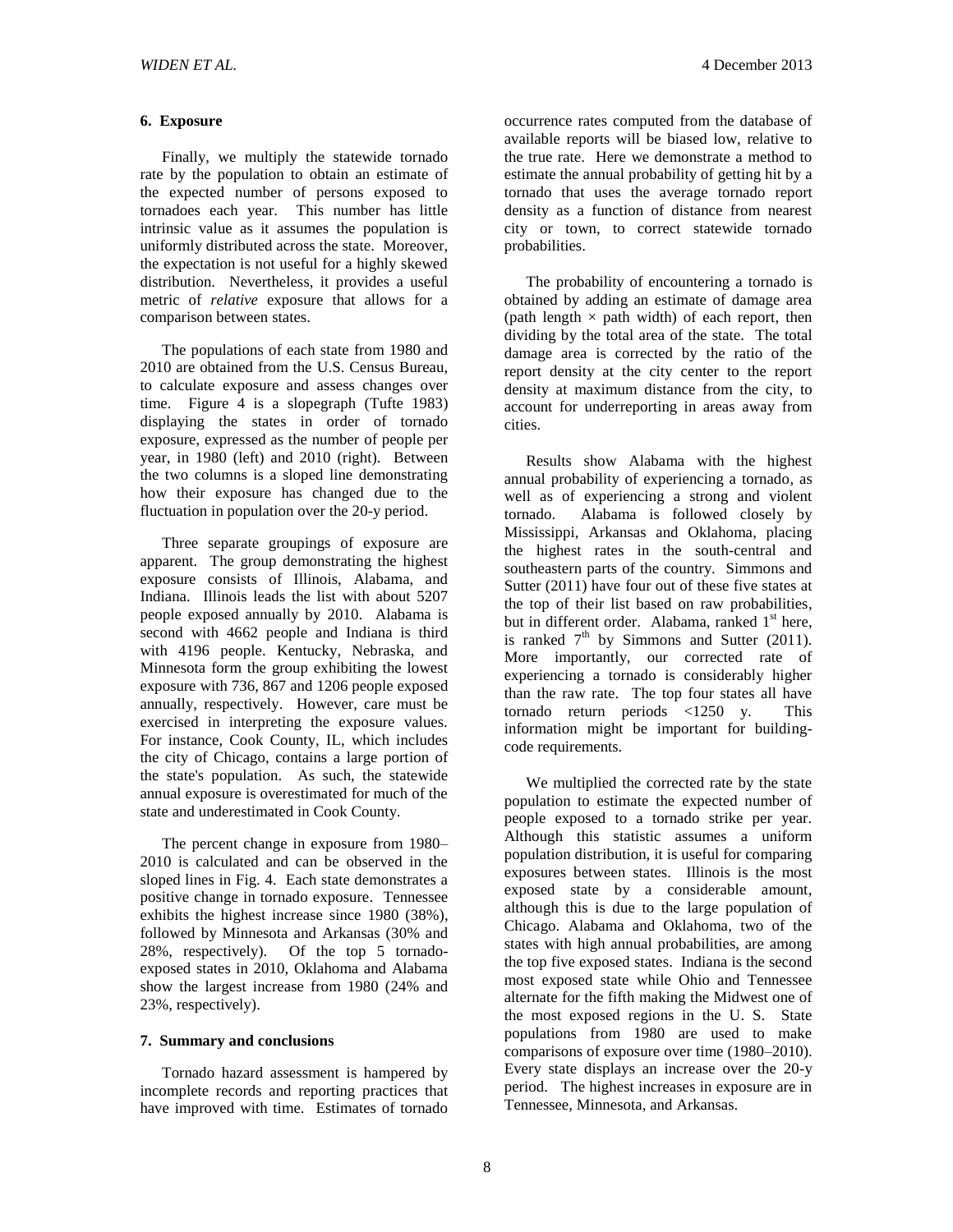

Figure 4: Slopegraph of statewide tornado exposure between 1980–2010. Exposure is the statewide population multiplied by the statewide adjusted tornado rate.

The study can be improved with a better estimate of path area than assuming a rectangle from path length and width. The study also can be improved by accounting for the variation in tornado strength within the path. This is especially relevant for rates of strong and violent tornadoes. Finally, we note that state tornado segments could be used instead of the complete tornado path. Although that would make the state rates more accurate, the assumption we used here can be applied to any region.

#### ACKNOWLEDGMENTS

We thank Thomas H. Jagger for reviewing an earlier draft of the manuscript. We thank the R project team, especially Roger Bivand, for the sp package. The slopegraph was created with R code obtained from Nathan Yau.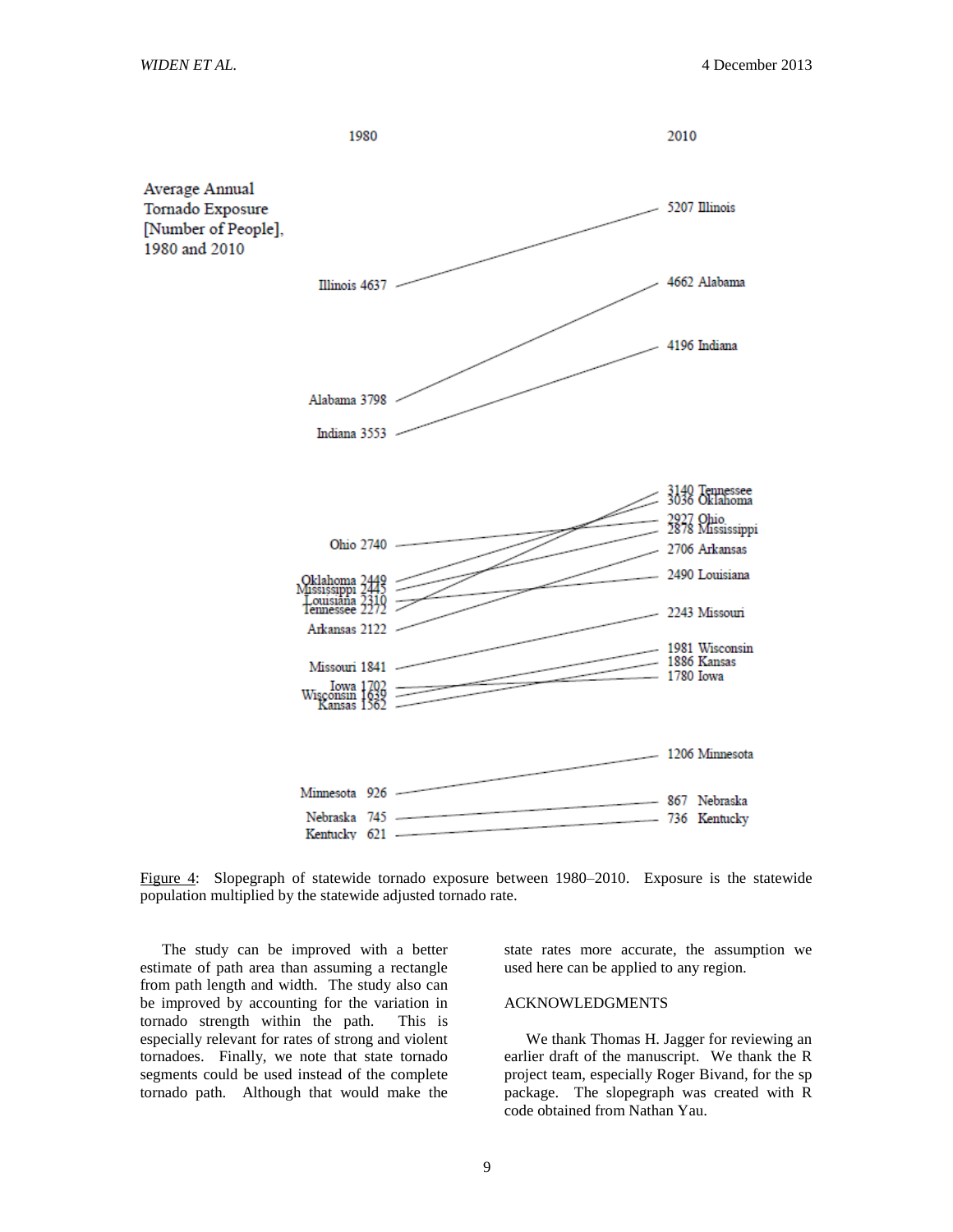#### **REFERENCES**

- Ashley, W. S., 2007: Spatial and temporal analysis of tornado fatalities in the United States: 1880–2005. *Wea. Forecasting*, **22**, 1214–1228.
- Baddeley, A. and R. Turner, 2006: Modelling spatial point patterns in R. *Lecture Notes in Statistics*, Vol. 185, Springer-Verlag, 306 pp.
- Bivand R., T. Keitt, and B. Rowlingson, cited 2013: Rgdal: Bindings for the Geospatial Data Abstraction Library. [Available online at [http://CRAN.R-project.org/package=rgdal.\]](http://cran.r-project.org/package=rgdal)
- Brooks, H. E., 2004: On the relationship of tornado path length and width to intensity. *Wea. Forecasting*, **19**, 310–319.
- Doswell, C. A., A. R. Moller, and H. E. Brooks, 1999: Storm spotting and public awareness since the first tornado forecasts of 1948. *Wea. Forecasting*, **14**, 544–557.
- Edwards, R., J. G. LaDue, J. T. Ferree, K. Scharfenberg, C. Maier, and W. L. Coulbourne, 2013: Tornado intensity estimation: Past, present, and future. *Bull. Amer. Meteor. Soc.*, **94**, 641–653.
- Elsner, J. B., L. E. Michaels, K. N. Scheitlin, and I. J. Elsner, 2013: The decreasing population bias in tornado reports across the central Plains. *Wea. Climate Soc.*, **5**, 221–232.
- Feuerstein, B., N. Dotzek, and J. Grieser, 2005: Assessing a tornado climatology from global tornado intensity distributions. *J. Climate*, **18**, 585–596.
- Fujita, T. T., 1981: Tornadoes and downbursts in the context of generalized planetary scales. *J. Atmos. Sci.*, **38**, 1511–1534.
- Galway, J. G., 1977: Some climatological aspects of tornado outbreaks. *Mon. Wea. Rev.*, **105**, 477–484.
- Grazulis, T. P., 1993: *Significant Tornadoes 1680–1991*. Environmental Films, 1326 pp.
- Kelly, D., J. Schaefer, R. McNulty, C. Doswell III, and R. Abbey Jr., 1978: An augmented tornado climatology. *Mon. Wea. Rev.*, **106**, 1172–1183.
- Markowski, P., and Y. Richardson, 2013: How to make a tornado. *Weatherwise*, **66** (4), 12– 19.
- Potter, S., 2007: Fine-tuning Fujita. Weatherwise, 60 (2), 64–71.
- R Core Team, cited 2013: R: A language and environment for statistical computing. R version 3.0.1 "Good Sport". R Foundation for Statistical Computing. [Available online at [http://www.R-project.org.](http://www.r-project.org/)]
- Schaefer, J. T., and R. Edwards, 1999: The SPC tornado/severe thunderstorm database. Preprints, *11th Conf. on Applied Climatology,*  Dallas, TX, Amer. Meteor. Soc, 215–220.
- Simmons, K. and D. Sutter, 2011: *Economic and Societal Impacts of Tornadoes.* Amer. Meteor. Soc., 282 pp.
- Thom, H., 1963: Tornado probabilities. *Mon. Wea. Rev.*, **91**, 730–736.
- Tufte, E. R., 1983: *The Visual Display of Quantitative Information*. Vol. 914, Graphics Press, 197 pp.
- Verbout, S. M., H. E. Brooks, L. M. Leslie, and D. M. Schultz, 2006: Evolution of the U.S. tornado database: 1954–2003. *Wea. Forecasting*, **21**, 86–93.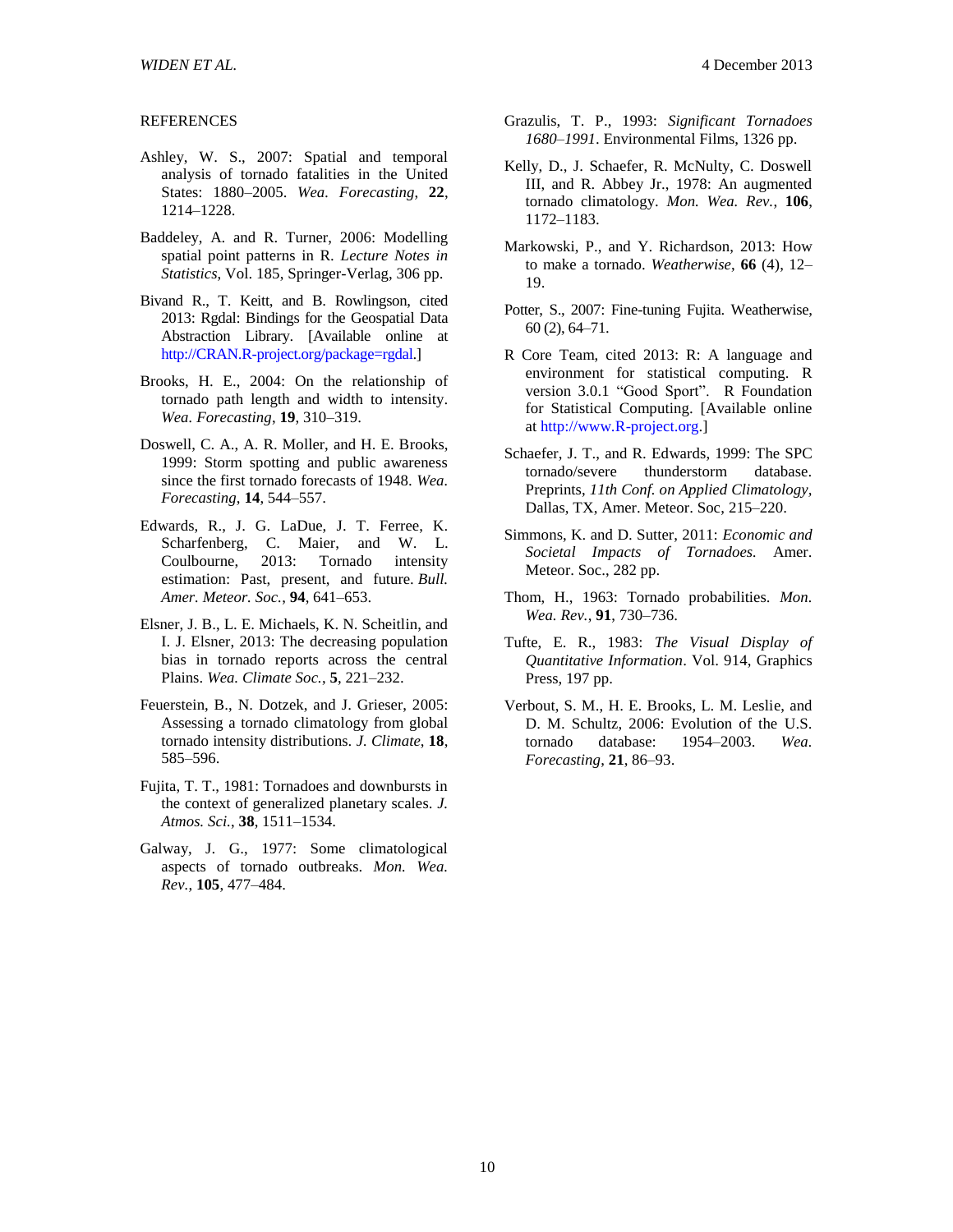#### **REVIEWER COMMENTS**

[Authors' responses in *blue italics.*]

#### **REVIEWER A (Harold E. Brooks):**

*Initial Review:* 

**Recommendation:** Accept with minor revisions.

**General comments:** The methodology and conclusions seem reasonable. I have only minor comments to offer. *[Editor's note: some reviewer comments appeared crucial enough to be included as substantive.]*

In addition to the technological changes, awareness, etc., the biggest factor in changes in tornado numbers is the increased emphasis on verification of warnings. Changes in verification and assessment practices mean that the reported intensity, length, and width need to be used with caution. Width is particularly problematic. The authors should note that the reported value changes from mean width to maximum width during the period they use the data. The fact that the date of change is not obvious when a time series of width data is created makes understanding the width data more difficult.

*Yes. We now note that the width variable changed from an estimate of the average path width to the maximum path width in 1994. According to Brooks (2004) this change does not appear to significantly influence the overall statistics of path width in database.*

[Re:] assumption of uniform population. I'd like to see a little more discussion on this, particularly given the prominence of Illinois in the table. Given that a large fraction of the population of the state lives in a corner (Cook County has ~40% of the population) and there reasonably may be an expectation of gradients of tornado occurrence (Cook County had ~1% of the total Illinois county reports of tornadoes in the SPC database), it's quite possible that the Illinois exposure is vastly overestimated. I'd just like to see more caveats.

*Yes. This is a good point. We now state that care must be exercised in interpreting the exposure values. For instance, Cook County, Illinois, which includes the city of Chicago, contains a large portion of the state's population. As such the statewide annual exposure is overestimated for much of the state and underestimated in Cook County.*

*Note: Over the period 1950–2011, Cook County, IL had 45 tornado reports (2% of all Illinois tornado reports over this period). This amounts to 0.018 per km<sup>2</sup> per 62 ys. The median value over all 102 counties in the state is 0.012 per km<sup>2</sup>per 62 years with an interquartile range of .007 per km<sup>2</sup> per 62 y.*

*[Minor comments omitted…]*

#### **REVIEWER B (Patrick T. Marsh):**

*Initial Review:*

**Recommendation:** Accept with minor revisions.

**General comments:** Generally speaking, I'm extremely pleased with the quality of this paper. It is straightforward, concise, and free of obvious deficiencies. My comments are of the minor variety: a handful of questions and/or clarifications. On the whole, most of my comments could be classified as "nitpicky". I would also like to commend the authors for publishing the code used for their analyses. As a huge proponent of reproducible research, I cannot state how refreshing this is.

*Thank you. We agree that it is important for scientific research to be reproducible.*